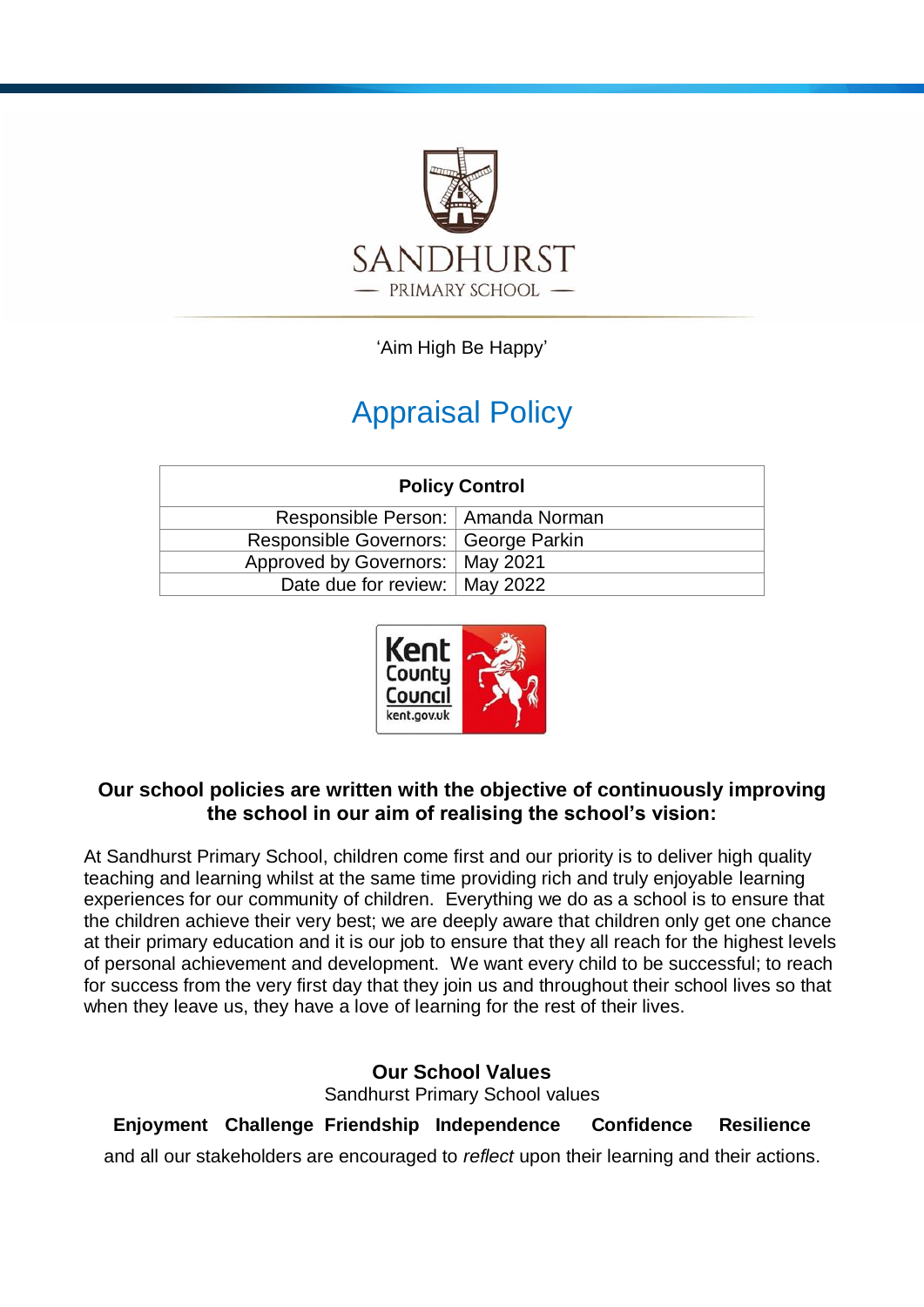

#### **Please note:**

This is a model policy for the effective appraisal staff in schools or academies.

This is a model policy that has been developed in partnership between key advisors from SPS and KCC's Education, Learning and Skills directorate. All trade unions and professional associations recognised by KCC have been consulted in the development of this policy.

Consequently, schools and academies considering using this model policy should ensure there is adequate consultation with their own school based trade union representatives.

The LA / KCC requires Community and Voluntary Controlled schools to use either this model policy or the national model developed and available from the DfE. It is expected that Foundation schools will not significantly depart from either of these documents. However, there are other model documents available to schools and academies to use as a reference in the drafting of their policy, for example from some trade unions/professional associations. SPS consultants will be able to fully support and advise a school or an academy irrespective of the policy/procedure that is adopted.

# **1 Introduction – Purpose of the Policy**

In this school we are committed to continually improve the quality of teaching and learning for all our pupils and we believe that appraisal will assist our staff to achieve this aim through clarity of role and expectations, encouragement, development and feedback.

We believe that appraisal will enable a professional discussion to take place regarding workload and priorities and will give staff the appropriate focus, development and support. It will also provide staff with an opportunity to discuss in confidence any matters regarding their employment at work that may inhibit their performance.

This policy sets out the principles and framework for a clear and consistent appraisal of the overall performance of all staff and for supporting their development needs within the context of the school plan for improvement and their own professional needs.

This policy also sets out the school's approach to the link between the appraisal process and pay progression.

# **2 Principles**

We will implement our appraisal arrangements on the following principles:

- *Equality of Opportunity*: All staff should be encouraged and supported to achieve their potential through clarity of expectations and job role, regular feedback, performance review and provision of relevant development
- *Consistency of Treatment and Fairness*: We will take action to ensure our performance appraisal process is fair, non-discriminatory and that staff are treated consistently
- *High Standards*: We believe by setting appropriate and challenging standards of performance and providing suitable feedback and development all staff have the potential to continually improve their **performance**
- *Work – life balance*: All staff are entitled to a satisfactory work life balance and performance appraisal is an appropriate mechanism to facilitate this
- *Pay and Rewards*: Pay progression for staff should reflect their overall contribution to the school both as individuals and as team members.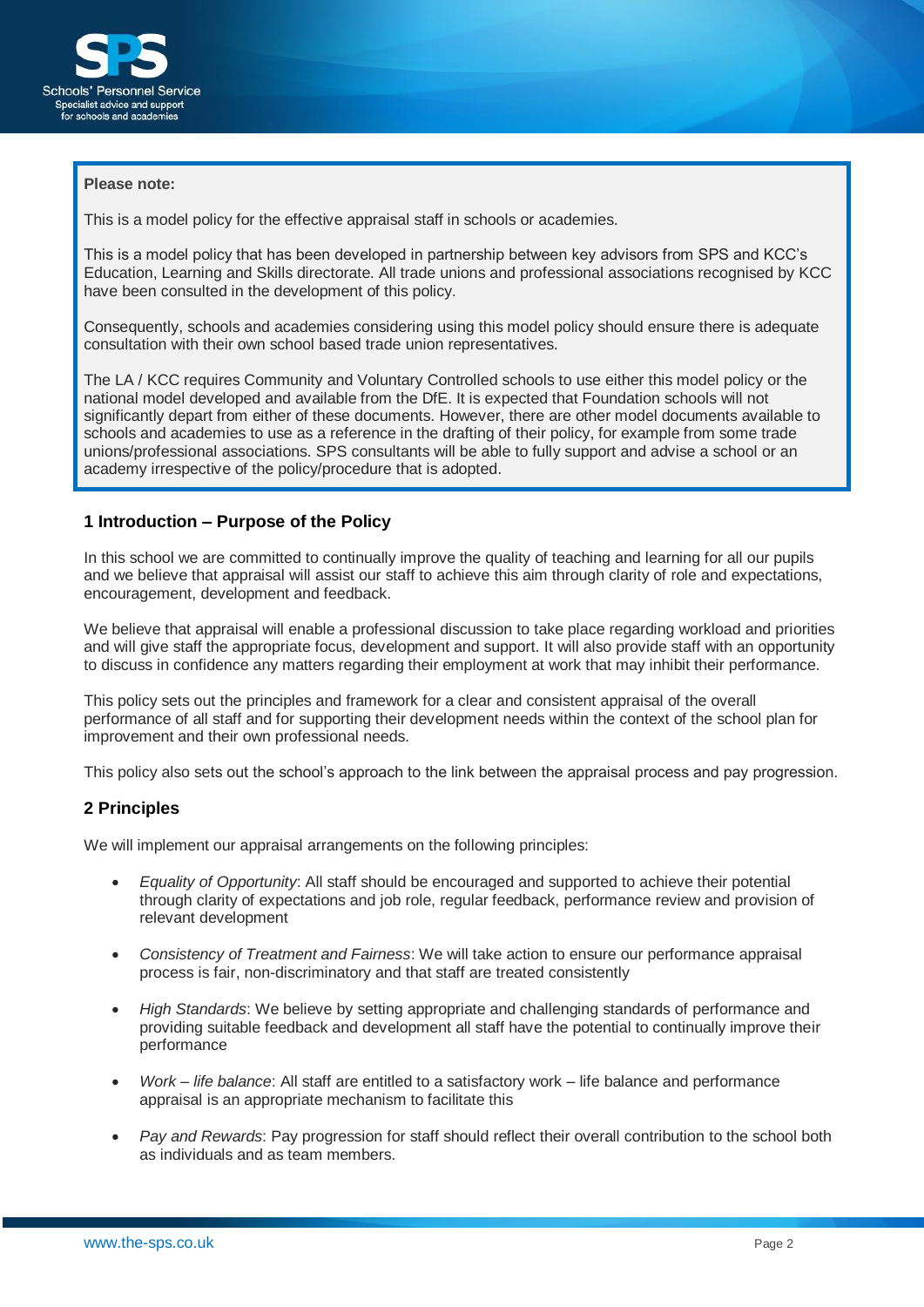

# **3 Application of the Policy**

This policy applies to all staff employed in this school with the exception of teachers undergoing their formal year of induction or on contracts of less than a year. The operation of this policy will be suspended for any staff whose performance merits the application of the schools' formal competency procedure.

Performance appraisal arrangements for temporary and part – time staff, including job-sharers, should apply on the same principles as for full-time, substantive staff. The same degree of challenge in the process should apply but the breadth and volume of each element in the process should be proportionate to the period of time worked.

Teachers employed on a fixed term contract of less than one year, will have their performance managed in accordance with the principles underpinning the provisions of this policy. The length of the cycle will be determined by the duration of their contract.

The intention is that all staff will have equivalent access to appraisal, development and support.

## **4 Policy Framework**

#### **4.1 General**

Performance appraisal is a shared responsibility. The Governing Body has the strategic responsibility for establishing this policy, providing the Headteacher with the support to ensure it is fully implemented and ensuring the Headteacher receives appropriate performance appraisal in order to set the right framework and culture for all staff in the school.

The Headteacher will ensure that this policy, associated regulations and guidance are communicated effectively and that staff with performance appraisal responsibilities have access to appropriate training and preparation.

The performance of all staff must be reviewed on an annual basis. Appraisal planning and reviews must be for all teachers in this school and this will be completed by 31 October, in any one academic year and by 31 December for the Headteacher.

The appraisal reviews for all support staff will be completed annually in line with the academic year/ending on 31st July in each year.

Where a member of staff starts their employment at the school part-way through a cycle, the length of the first performance appraisal process will be such that the cycle can be brought into line with the appraisal process for that group of staff at the earliest opportunity.

Where a member of staff transfers to a new post within the school part-way through a cycle, the Headteacher shall determine whether the cycle shall begin again and whether to change the Appraiser.

All staff must have an up to date job description and this will form the basis for discussion at the appraisal planning and review meeting. Staff should have access to the school plan for improvement and other relevant planning documents in good time for their appraisal meeting.

Where it appears that the Appraise is either not meeting or partially meeting the relevant professional standards then the appraisal process must clearly set out the support and training that will be provided to address the areas of concern.

Where serious weaknesses are identified in an Appraisee's performance then this procedure should cease and the issues will be managed within the school's formal capability procedure. The appraisal process will be re-commenced when the Appraisee's performance has reached the required standards.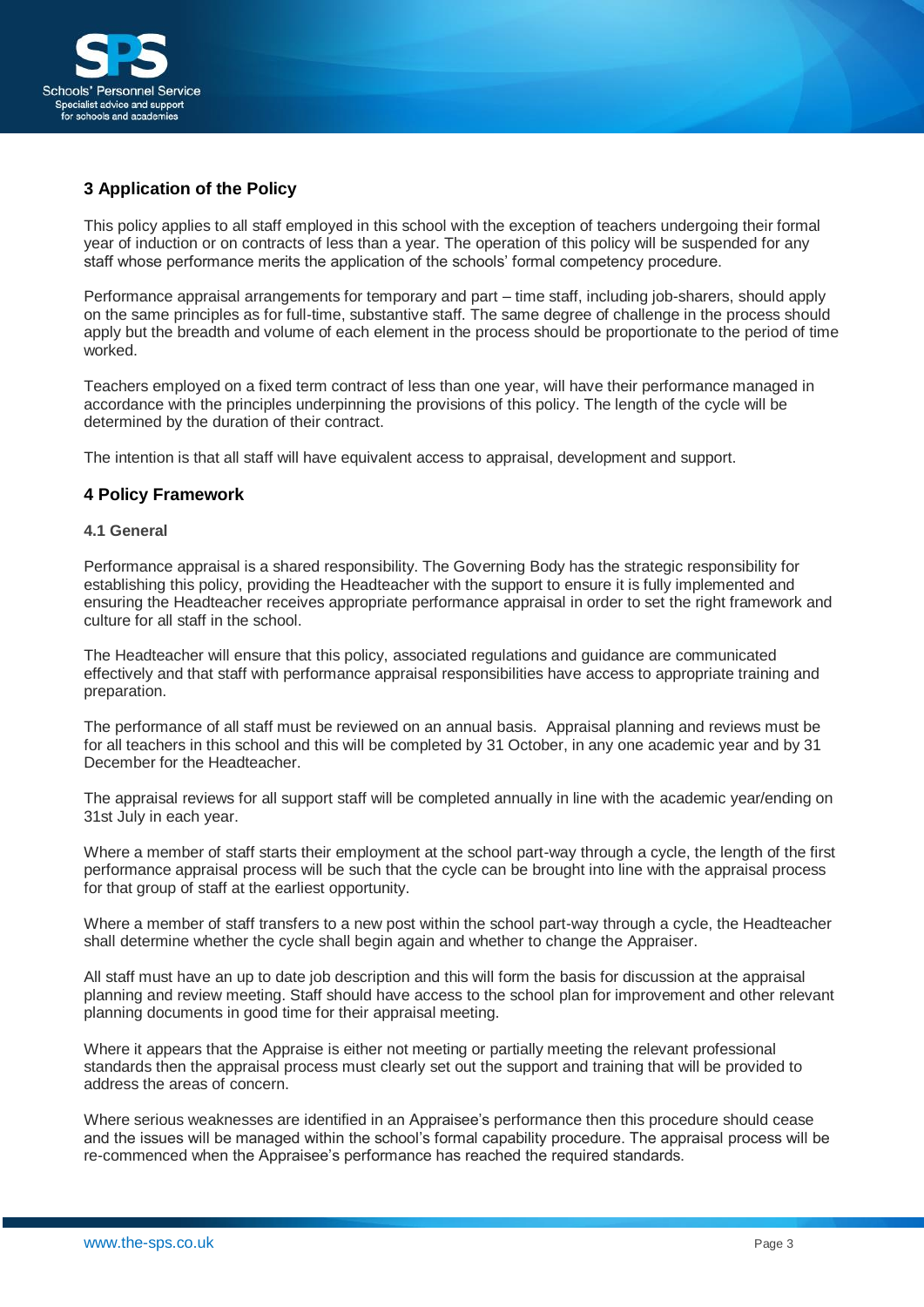

#### **4.2 Appointing Appraisers**

The Headteacher will be appraised by the Governing Body, supported by a suitably experienced and qualified External Advisor who has been appointed by the Governing Body for that purpose.

In this school the task of appraising the Headteacher, including the setting of objectives, will be delegated to a sub-group of two members of the Governing Body.

The Headteacher will determine the appropriate Appraiser for all staff covered by this policy taking due consideration of line management responsibilities and other relevant factors.

If a member of staff has a concern regarding their allocated Appraiser then this should be communicated to the Headteacher, in writing, stating the reasons. The Headteacher will exercise careful consideration of the concerns and may allocate an alternative Appraiser.

The Headteacher will ensure all Appraisers receive appropriate training and preparation for their role.

#### **4.3 The Appraisal Meeting**

It is the responsibility of the Appraiser to arrange the meeting with their Appraisee at the beginning of the cycle. This should be arranged by mutual agreement and normally with at least five working days' notice. The Appraiser must prepare for the meeting and ensure all relevant information and evidence that will be used during the meeting has been shared with the Appraisee at the earliest possible opportunity.

The Appraisal meeting should provide a two way discussion to:

- Assess performance during the previous year against the Appraisee's role and responsibilities, including performance objectives and any relevant standards
- Agree expectations for the year ahead by reviewing job description and appropriate performance objectives
- Confirm timescales for achievement of the objectives and for provision of support, including development
- Ensure the Appraisee understands the performance criteria, including relevant pay progression criteria, relevant professional standards and any other appropriate evidence to be taken into account in appraising performance including potential barriers to success
- Discuss and agree appropriate monitoring arrangements and other support for the Appraisee, including classroom observations, if appropriate to the reviewee's role
- Agree any areas of relevant training and development and related actions
- Allow the reviewee to raise any issues or concerns regarding their workload or work life balance and potential barriers to success.

It is the appraisee's responsibility to play an active role in their review. This includes preparing for the meeting by:

Reflecting on their performance over the past year including their performance against the relevant professional standards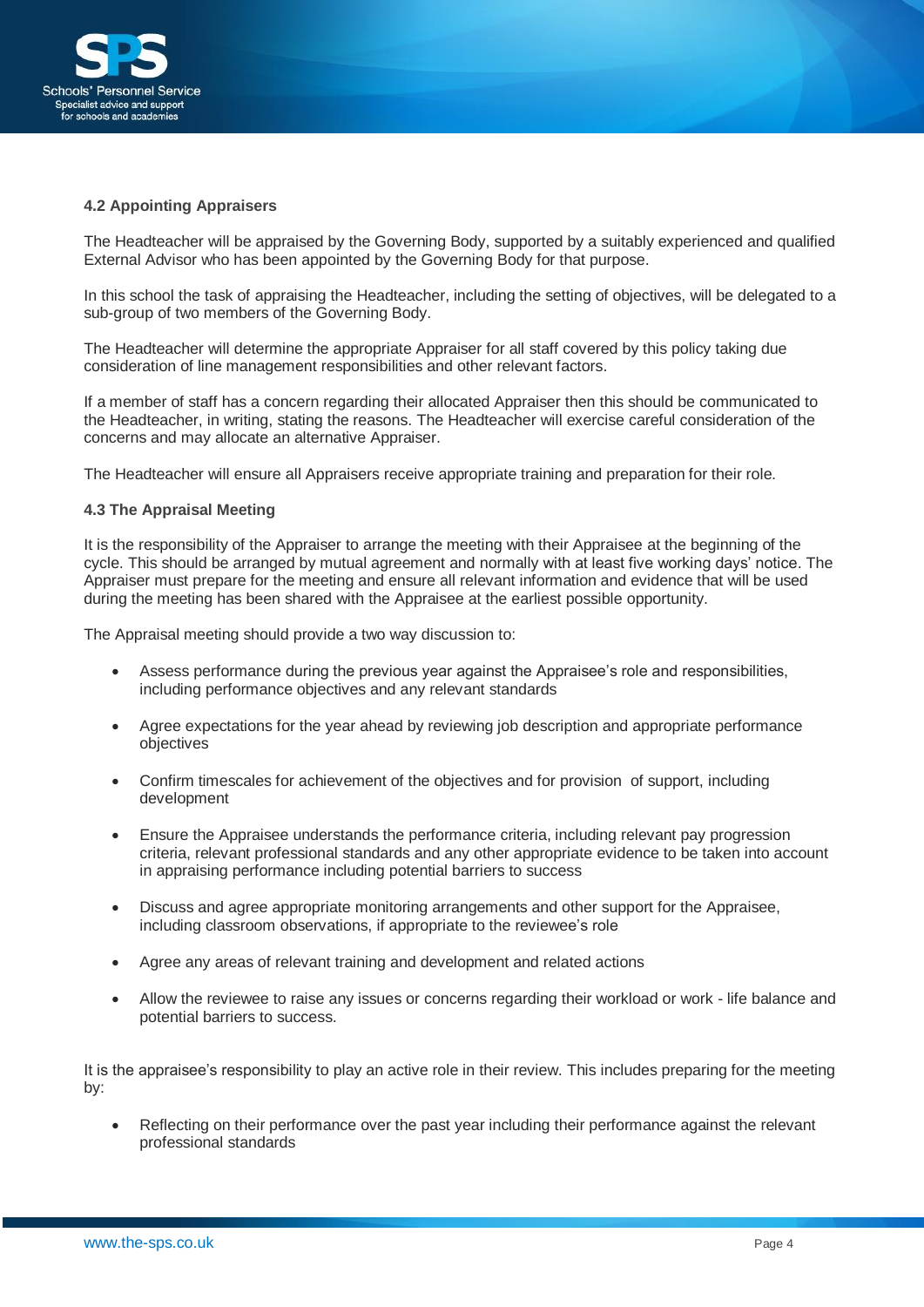

- Considering how they have made a wider contribution to the school, and
- Identifying some of their future development needs.

Self-review is an important means of preparing for an appraisal meeting.

## **4.4 Appraising Performance**

All staff will be formally assessed in respect of each appraisal period. In assessing the performance of the Headteacher, the Governing Body will consult the external adviser.

Each member of staff will receive a written appraisal report as soon as practicable and within ten working days following the appraisal meeting and have the opportunity to comment in writing. The appraisal report will include:

- Details of objectives for the appraisal period in question
- An assessment of performance of role and responsibilities against objectives and any relevant standards
- An assessment of training and development needs and identification of any action that should be taken to address them
- A recommendation on pay where this is relevant.

The assessment of performance and of training needs will inform the planning process for the following appraisal period

#### **4.5 Links with Pay**

Before, or as soon as practicable after the start of each appraisal period all staff will be informed of the standards and criterion against which individual performance in that appraisal will be assessed and on which pay decisions will be based. The criterion used must be consistent with any national or KCC determined requirements.

Where the evidence from the appraisal process appears to suggest the appraisee's performance could be below that meriting pay progression at the end of the cycle, the appraisee should be made aware of this at the earliest opportunity. There should also be a professional discussion to identify actions which could remedy the position.

#### **4.6 Objectives**

The Headteacher's objectives will be set by the Governing Body after consultation with the external adviser.

All Appraisees must have performance objectives set before, or as soon as practicable after, the start of each appraisal period. All objectives must be relevant to the Appraisee's role, responsibilities and take full account of their experience and career/professional aspirations. The number and nature of objectives must be reasonable and, if achieved will contribute positively to the education of pupils at this school and the implementation of any plan designed to improve the school's educational provision and performance.

Normally an appraisee would expect to have 3 objectives (whole school, team / department and professional development). Staff with a wider role across the school, including teachers with or without a TLR, members of the leadership team and the headteacher, would normally expect to have one or additional objectives in the relevant area.

Appraisees should be encouraged to set challenging but achievable objectives using the term SMART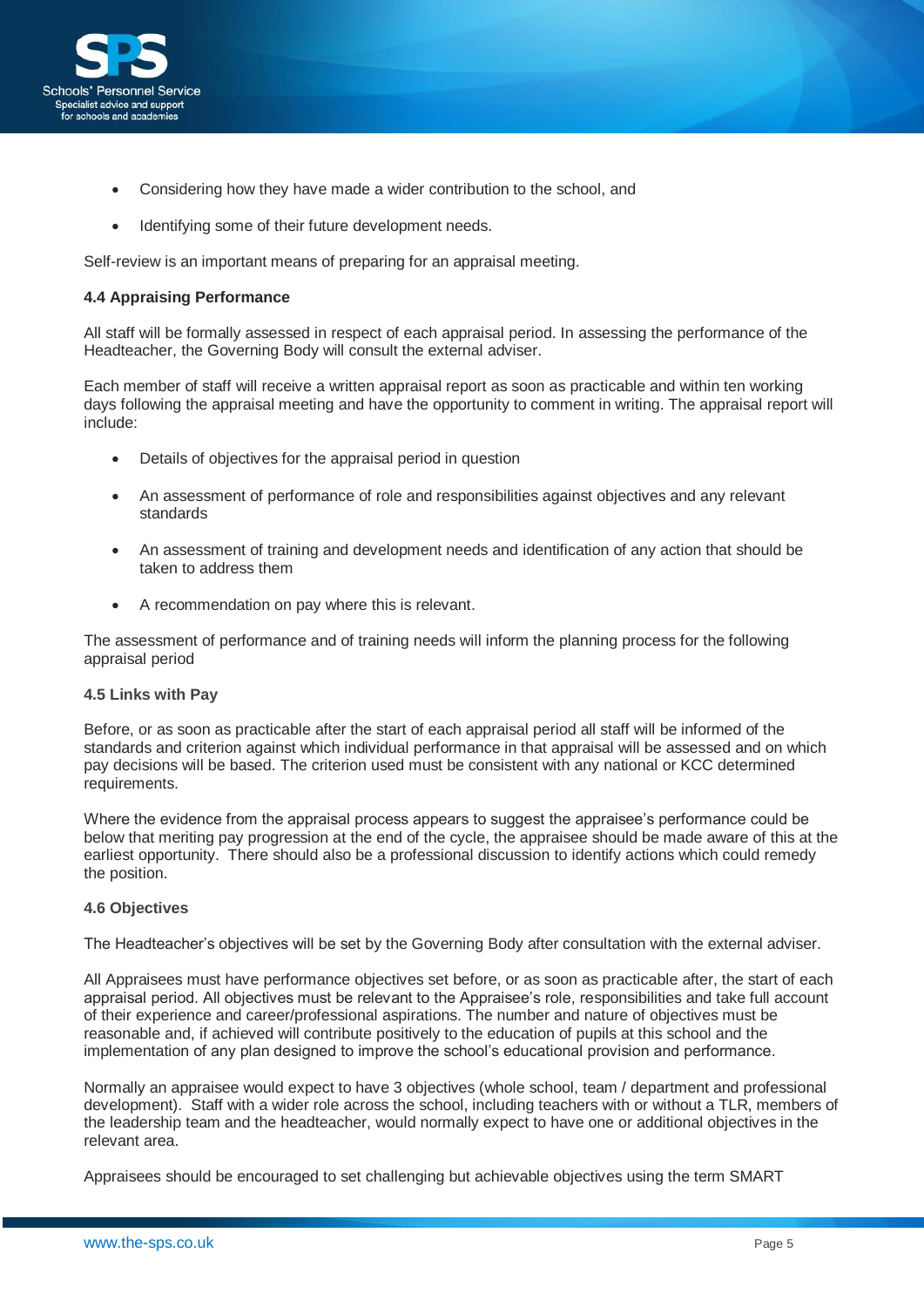

( specific, measureable, achievable but challenging, relevant and time-framed). Meeting or nearly meeting challenging objectives is a good way to show the level of performance required for pay progression and will also assist career development.

As far as possible the objectives should be reached by agreement. However where a joint determination cannot be made the Appraiser will make the determination with the provision for the appraisee to record any disagreement if required.

Consideration should be given to ensure that the appraisal objectives can be used to secure good evidence for pay progression in line with the expectations in the school's pay policy

## **4.7 Training and Development**

Performance appraisal is a developmental process and a key part of the planning discussion. It should be about the support that the Appraisee will need in order to meet identified objectives and performance criteria.

This school is committed to ensuring that all staff have access to a level of development appropriate to their role, stage of career development, performance objectives and criteria and individual aspirations.

Development and training identified from the appraisal process must be recorded using the appropriate form and then passed to the Training and Development Coordinator for the school to inform the school's programme for training and development.

This school recognises that development and support may take a number of forms and a wide range of activities which may not necessarily involve a formal course.

#### **4.8 Monitoring**

As part of the overall appraisal process, it will be critically important for all members of staff who are subject to the school's staff appraisal policy to be clear about the evidence that will be required by their appraiser to enable the appraiser to assess their performance and make a substantiated and evidence-based pay recommendation to the 'decision maker'.

Judgements relating to performance should be supported by evidence, agreed at the beginning of the performance cycle. Evidence should show and demonstrate a contribution towards:

- a positive impact on pupil progress;
- a positive impact on wider outcomes for pupils;
- improvement in specific elements of practice, eg lesson planning; and
- a positive contribution to the work at the school.

The evidence gathered by the school and the member of staff will largely be determined by the nature and scope of the agreed objectives and/or the teachers' standards. Examples of evidence may include:

- Classroom observations
- Task observations
- Reviews of assessment results
- Reviews of lesson planning records
- Internal tracking
- Moderation within and across schools
- Pupils' voice
- Parents' voice
- Headteachers' walkabouts
- Evidence supporting progress against teachers' standards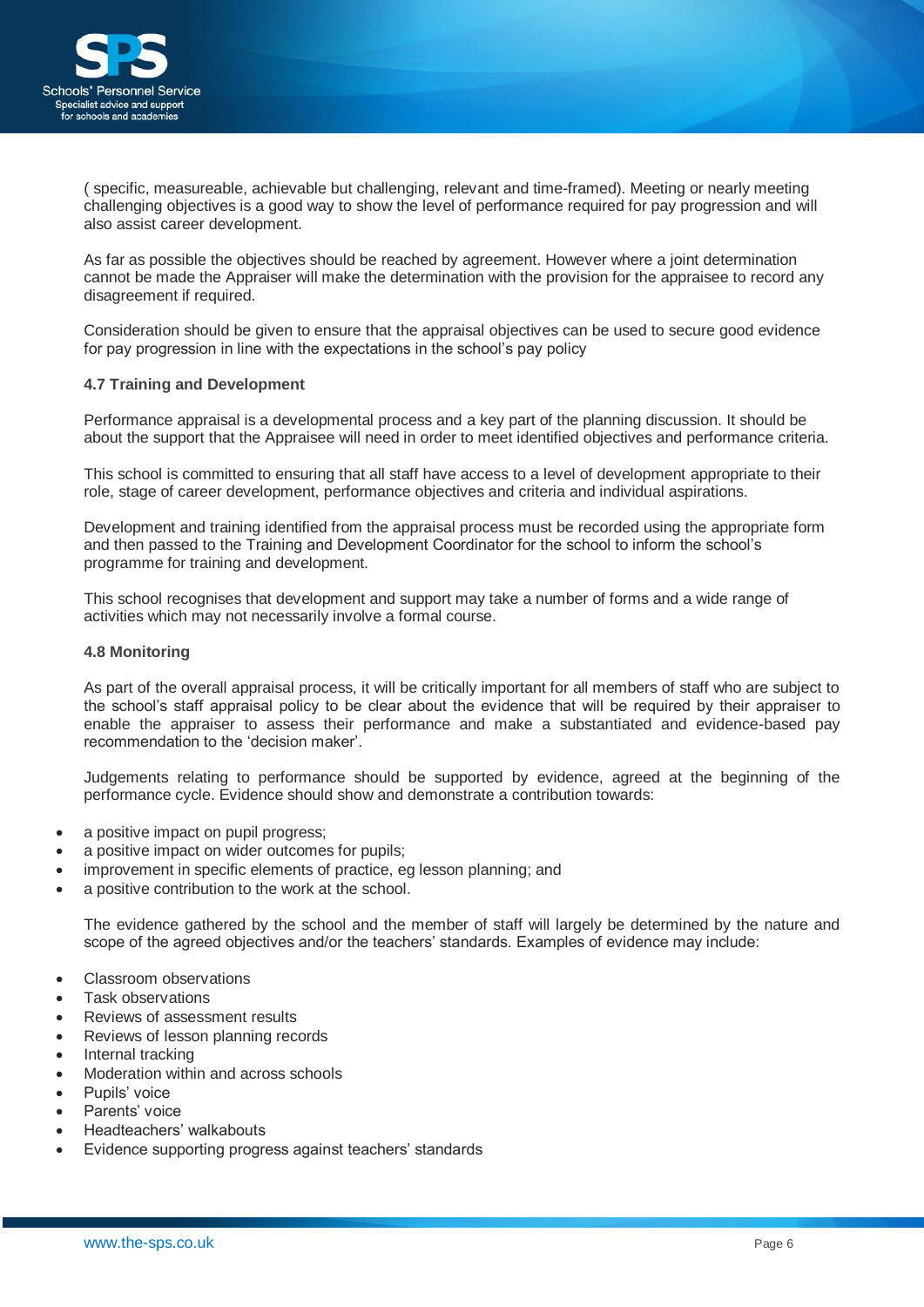

The Appraiser will ensure that appropriate arrangements are in place to support the Appraisee with regular monitoring and feedback. This should be discussed in broad, flexible terms in the appraisal meeting. There should be at least one formal mid year review meeting to discuss performance, provide feedback and discuss the provision of training and development.

The Headteacher should audit mid-year reviews with Appraisers to ensure consistency of appraisal assessments

There should be further, informal follow-up and support for Appraisees.

In this school teachers' performance will be regularly observed but the amount and type of observation will depend on the individual circumstances of the teacher and the overall needs of the school. Formal classroom observation will only be carried out by those with QTS.

In addition to formal observation, the Headteacher or other members of the SLT with responsibility for Teaching and Learning may "drop in" in order to enhance the standards of teaching and learning and to check that high standards of professional performance are established and maintained. The length and frequency of "drop in" observations will vary depending on specific circumstances.

This school believes that observation of classroom practice and other responsibilities is important both as a way of assessing performance in order to identify any particular strengths and areas for development and of gaining useful information which can inform school improvement more generally. All observation will be carried out in a supportive fashion by qualified teachers and will include 'Peer to Peer Observations' both with colleagues in this school and from time to time with colleagues from other schools.

The three hours' statutory limit on classroom observations for appraisal has been removed; the government believes that headteachers and other appraisers should be free to decide how much observation is necessary for them to form an accurate assessment of a teacher's performance.

A headteacher has a duty to evaluate the standards of teaching and learning and to ensure proper standards of professional performance are established and maintained throughout the school and may therefore determine that it is necessary to collect additional evidence to help inform the evaluation of teaching standards and school improvement strategies. This additional evidence may include walkabouts; drop ins, task observation, reviews of assessment results and lesson planning records. It may not be practicable to provide advance notice of these additional monitoring activities. The length and frequency of "drop in" observations will vary depending on specific circumstances.

For appraisal purposes, the governing body is committed to ensuring that classroom and task observation is developmental and supportive and that those involved in the process will:

- carry out the role with professionalism, integrity and courtesy;
- evaluate objectively;
- report accurately and fairly; and
- respect the confidentiality of the information gained.

#### **Ofsted**

As part of their overall inspection framework, Ofsted wishes to see evidence in schools that the appraisal procedure is used effectively and enables school improvement; if appraisal evidence is not available, this is likely to impact negatively on the Ofsted inspection grade for leadership and management.

It is therefore prudent for schools to generate and retain as much reasonable 'appraisal system' evidence as practicably possible and discharge the school's budget to differentiate appropriately between high and low performers. Where a teacher's performance is less than good, inspectors will seek evidence that this is rigorously managed and that appropriate training and support are provided. Where is a teacher's performance is good, inspectors will expect to see evidence that this is recognised through the appraisal system.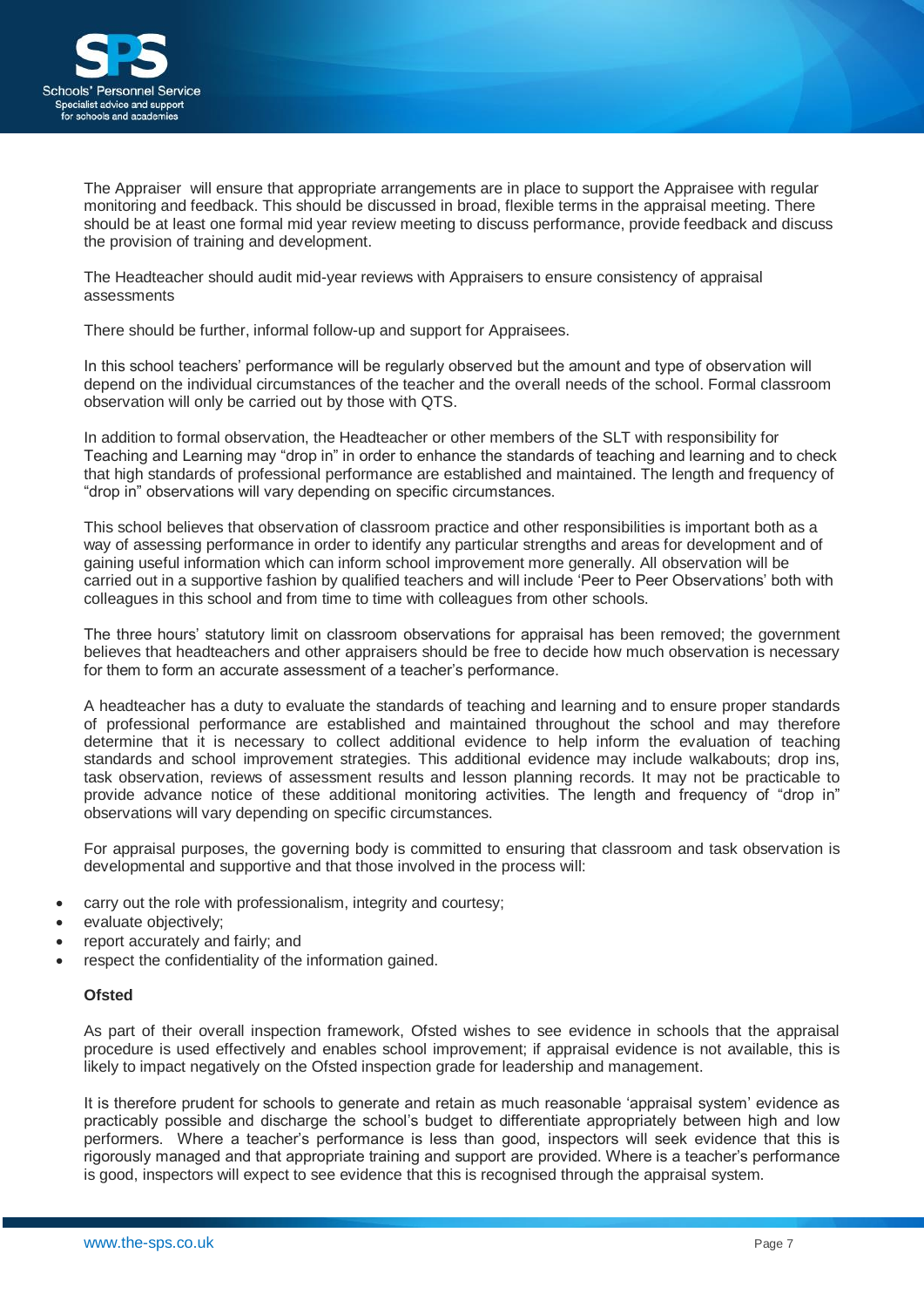

Ofsted inspectors may ask to have sight of anonymised data from the last three years that illustrates the numbers of teaching staff who have:

- progressed along the main pay range;
- progressed to and through the upper pay range;
- progressed along the leadership scale; and
- received additional responsibility payments such as TLRs and SEN allowances.

Inspectors will expect to see a correlation between the pattern of pay progression and the improvements made to the overall quality of teaching and learning; where there is no or little correlation, the inspectors will want to investigate the reasons for this. However, inspectors will take account of the length of time the headteacher has been in post.

#### **4.9 Recording Plans**

Within five working days of the meeting the Appraiser will complete a draft statement and provide the Appraisee copy. The Appraisee may request changes if he/she feels the statement does not convey a fair summary of the meeting and/or may add comments. The Appraiser will prepare and sign a final statement within ten working days of the initial meeting.

The Appraiser may retain a copy of the appraisal plan, but he/she must pass a copy to the Appraisee and pass the original to the Headteacher.

#### **5 Moderation**

The Headteacher is responsible for ensuring that performance appraisal is applied fairly and consistently across the school and that there is a strong link with school improvement. The Headteacher may therefore make appropriate arrangements for the moderation of performance appraisal reviews and objectives in particular to ensure consistency of approach and expectations between Appraisers. However, this exercise will be undertaken with due regard for the need to maintain confidentiality.

# **6 Changes to Plans in Mid Cycle**

There may be occasions when it is necessary to amend or change the content of the appraisal plan. This may include changes in the Appraisee's circumstances, school priorities or local/national policy initiatives. In this event the Appraiser and Appraisee should discuss and ideally agree the necessary changes.

If there is no agreement to the proposed changes then the Appraiser shall amend the appraisal plan with any changes he/she thinks ought to be made and pass the revised statement to the Appraisee who may add his/her comments.

# **7 Confidentiality and Retention of Records**

The performance appraisal process will be treated with full confidentiality at all times**.** 

For the Headteacher's review the statement will be held by the Chair of Governors, the Chair of the Review Committee (if not the Chair of Governors) and the Headteacher.

All plans and appraisal reports must be retained in a secure place on the school premises for a period of six years from the date the appraisal cycle ends. After this date it would be normal to dispose of these records and this must be done confidentially and the employee notified.